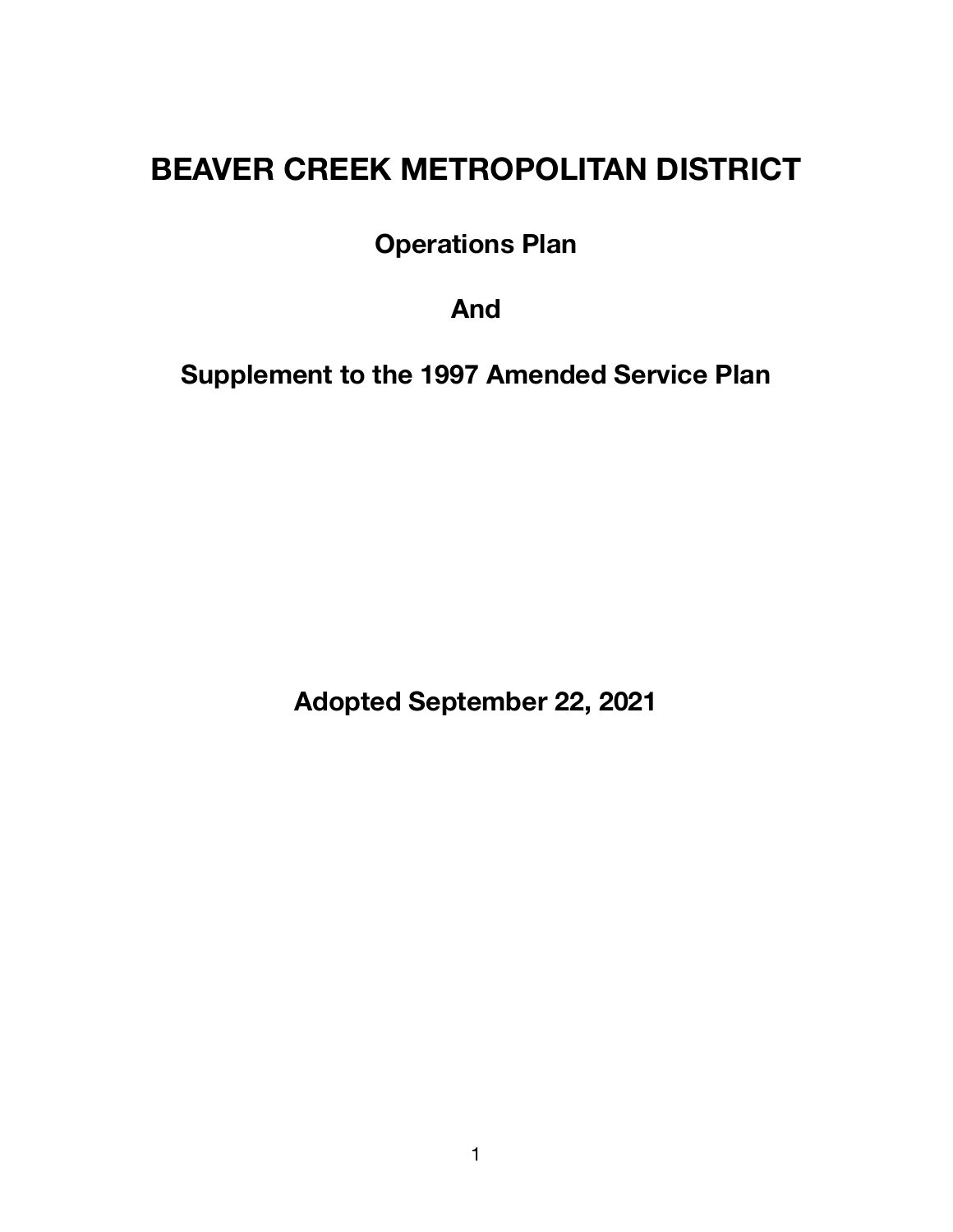#### **Overview**

Beaver Creek is located within the Upper Eagle River Valley of Eagle County, Colorado and consists of 325 single family homes, 1446 condominiums/townhomes, 387 hotel rooms and 270,000 square feet of commercial space. Beaver Creek is bordered by Avon, Colorado to the north, Eagle Vail to the east, Bachelors Gulch to the west and Forest Service property to the south. Beaver Creek lies within an unincorporated area of Eagle County. The Beaver Creek Metropolitan District was originally formed in 1978. This supplement to the District's Service Plan is produced for easy reference to the structure and services of the District. A map of the 2021 boundary is attached.

#### **Legal Structure**

Beaver Creek Metropolitan District exists as a quasi-municipal corporation and political subdivision of the State of Colorado. Formed under Title 32, Colorado Revised statutes it (along with the Beaver Creek Resort Company) substitutes for any Municipal Government which might otherwise exist. As a Title 32 Metropolitan District, Beaver Creek has broad powers to tax (with voter approval), exercise eminent domain, contract for services and form intergovernmental relationships.

#### **Governance**

The Beaver Creek Metropolitan District is governed by a five member Board of Directors who are generally elected to four-year terms by the qualified electors of the District (but directors elected in 2020 and 2022 are elected for three-year terms so that elections can be switched from May of even years to May of odd years pursuant to state law). To qualify as an elector within the District and thus also qualify as a member of the Board of Directors, one must either:

- a) Reside within the District; or
- b) Own taxable real property within the District in his or her name (or spouse owns property); and
- c) Must be a Colorado registered voter.

## **Financial**

The Beaver Creek Metropolitan District is primarily financed through the collection of property taxes as approved by the electorate. Revenues currently collected are sufficient to fund all operations and capital expenditures as well as debt service as budgeted and projected in the District's long range plan. The District levies the following separate property tax mill levies:

1. Operating mill levy sufficient to raise up to a cap of \$4,602,882 in 2020 (the amount needed to fund the District's 2020 budget). This cap is increased based on the Denver Aurora Lakewood CPI in future years. The Board has the ability to temporarily lower the taxes levied in years when the funds are not needed. This mill levy continues indefinitely.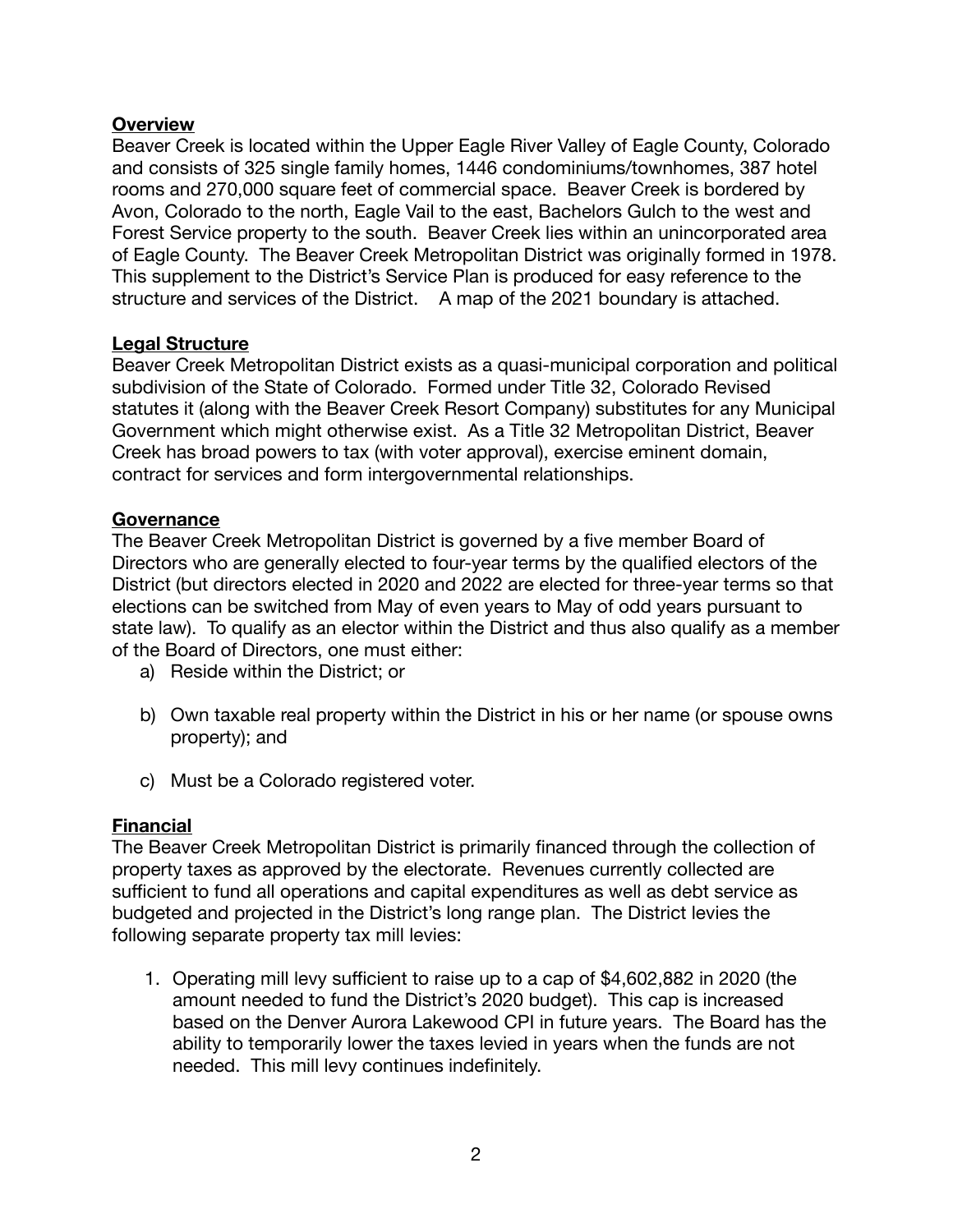- 2. Vilar Center mill levy of the lesser of 0.85 mills or \$250,000 per year for capital improvements at Vilar Center. This mill levy ends at the end of 2031 unless extended by the District's voters.
- 3. Transportation Mill Levy to raise \$3,458,773 in 2021 is increased with Denver Aurora Lakewood CPI in future years and used to fund the transportation systems in the District.
- 4. Debt service mill levy to raise the dollars necessary to service the District's 2014 bonds, approximately \$320,000 per year, until the bonds are fully paid in 2043. These bonds were used to acquire a restrictive covenant and restrictive agreement to prohibit certain development on the face of Beaver Creek Mountain. This mill levy ends when the bonds are fully paid.

# **District Services**

The Beaver Creek Metropolitan District has the power to provide the following services:

1. Streets. The design, acquisition, installation, construction, operation, and maintenance of street and roadway improvements, including but not limited to curbs, gutters, culverts, storm sewers and other drainage facilities, detention ponds, retaining walls and appurtenances, as well as sidewalks, bridges, bus turnarounds, roundabouts, equipment storage and maintenance facilities, parking facilities, paving, lighting, grading, landscaping, tunnels and other street improvements, together with all necessary, incidental, and appurtenant facilities, land and easements, together with extensions of and improvements to said facilities.

2. Fire Protection. The acquisition, construction, completion, installation and/or operation and maintenance of facilities and/or service for protection against fire, including, but not limited to, fire stations, fire protection and fire fighting equipment, adoption of fire codes, as well as all necessary, incidental, and appurtenant facilities, land and easements, together with extension of and improvements to said system. The District owns a fire station, fire pumper engine and a wildland-urban interface engine.

3. Water. The design, acquisition, installation, construction, operation, and maintenance of a complete water and irrigation water system, including but not limited to, water rights, water supply, treatment, storage, transmission and distribution systems for domestic and other public or private purposes together with all necessary and proper reservoirs, treatment works and facilities, wells, equipment and appurtenances incident thereto which may include, but shall not be limited to, transmission lines, distribution mains and laterals, storage facilities, land and easements, together with extension of and improvements to said systems.

4. Transportation. The design, acquisition, installation, construction, operations and maintenance of public transportation system improvements, including transportation equipment and related improvements and equipment, On-Demand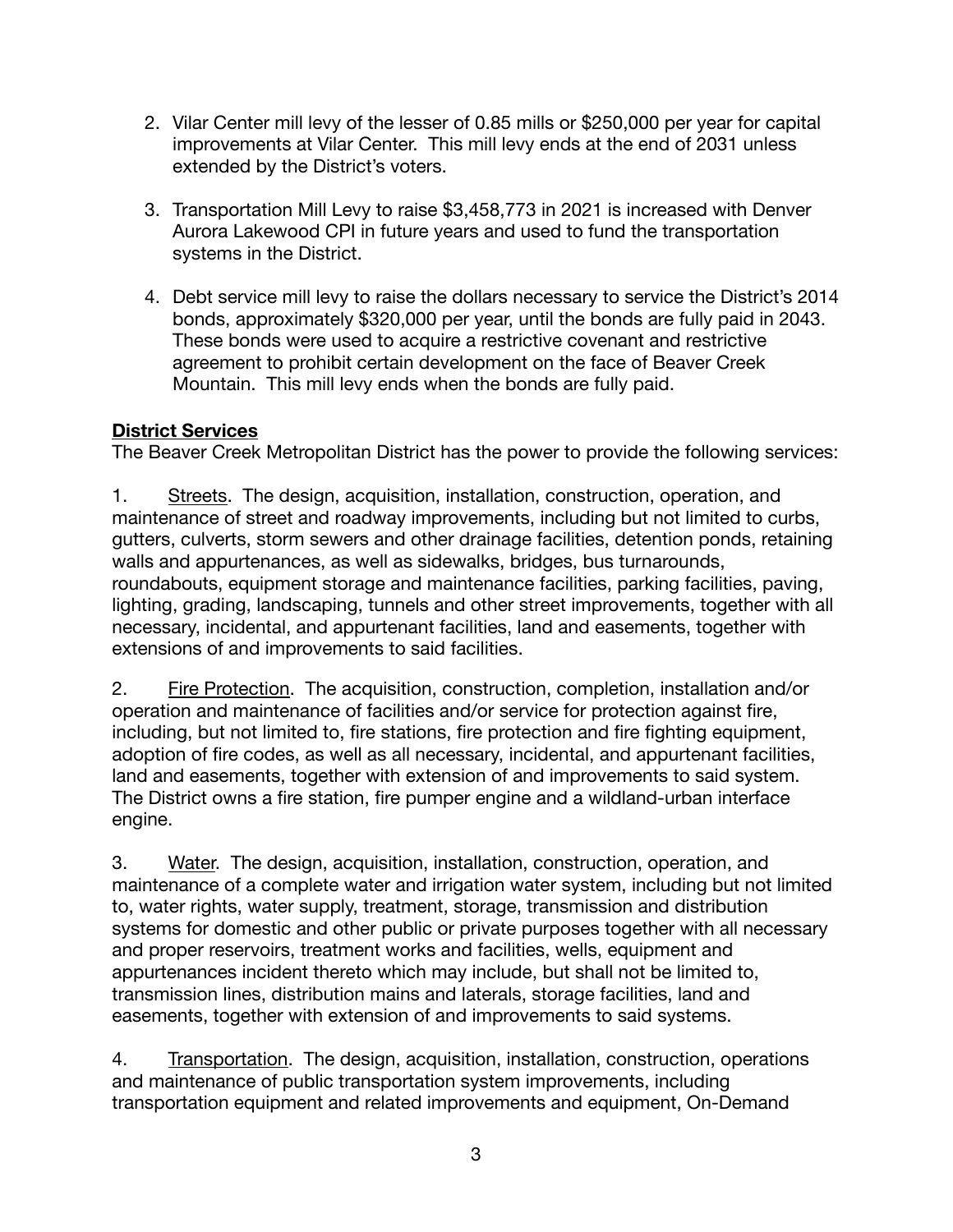systems and related improvements and equipment, park & ride facilities and parking lots, transportation storage and maintenance acolytes, parking structures, passenger drop off areas, bus turnarounds, roundabouts, roofs, covers, and facilities, including, but not limited to facilities for the commercial structures and for the conveyance, and structures or repair, operations and maintenance of such facilities, together with all necessary, incidental and appurtenant facilities, land and easements, and all necessary extensions of and improvements to said facilities or systems.

The District owns and operates the transportation system which was transferred from Beaver Creek Resort Company in 1999. BCRC funds the total costs of the transportation system in excess of the revenues produced by the transportation system property tax.

5. Traffic and Safety Controls. The design acquisition, installation, construction, operation, and maintenance of traffic and safety protection facilities and services through traffic and safety controls and devices on streets and highways, environmental monitoring and rodent and pest controls necessary for public safety, as well as other facilities and improvements including but not limited to, main entry access gates, signalization at intersections, traffic signs, area identification signs, directional assistance, and driver information signs, together with all necessary, incidental, and appurtenant facilities, land easements, together with extensions of and improvements to said facilities.

6. Television Relay and Translator. The acquisition, construction, completion, installation and/or operation and maintenance of television relay and translator facilities, including but not limited to cable television, co-axial cable and communications facilities, together with all necessary, incidental and appurtenant facilities, land and easements, and all necessary extensions of and improvements to said facilities. In conjunction with this service, the District receives cable TV access fees from Comcast under an Access/Operational Agreement which automatically renews for successive five-year periods unless terminated by the parties.

7. Parks and Recreation. The design, acquisition, installation, construction, operation and maintenance of public park and recreation facilities or programs including, but not limited to, swimming pools and spas, tennis courts, exercise facilities, bike paths, hiking trails, pedestrian trails, equestrian trails and centers, picnic areas, skating areas and facilities, common area landscaping and weed control, outdoor lighting of all types, community events, and other facilities, together with all necessary, incidental and appurtenant facilities, land and easements, and all necessary extensions of and improvements to said facilities or systems.

8. Legal Powers. The powers of the District will be exercised by its board to the extent necessary to provide the services contemplated in this Amended Service Plan. The foregoing improvements and services, along with all other activities permitted by law, will be undertaken in accordance with, and pursuant to, the procedures and